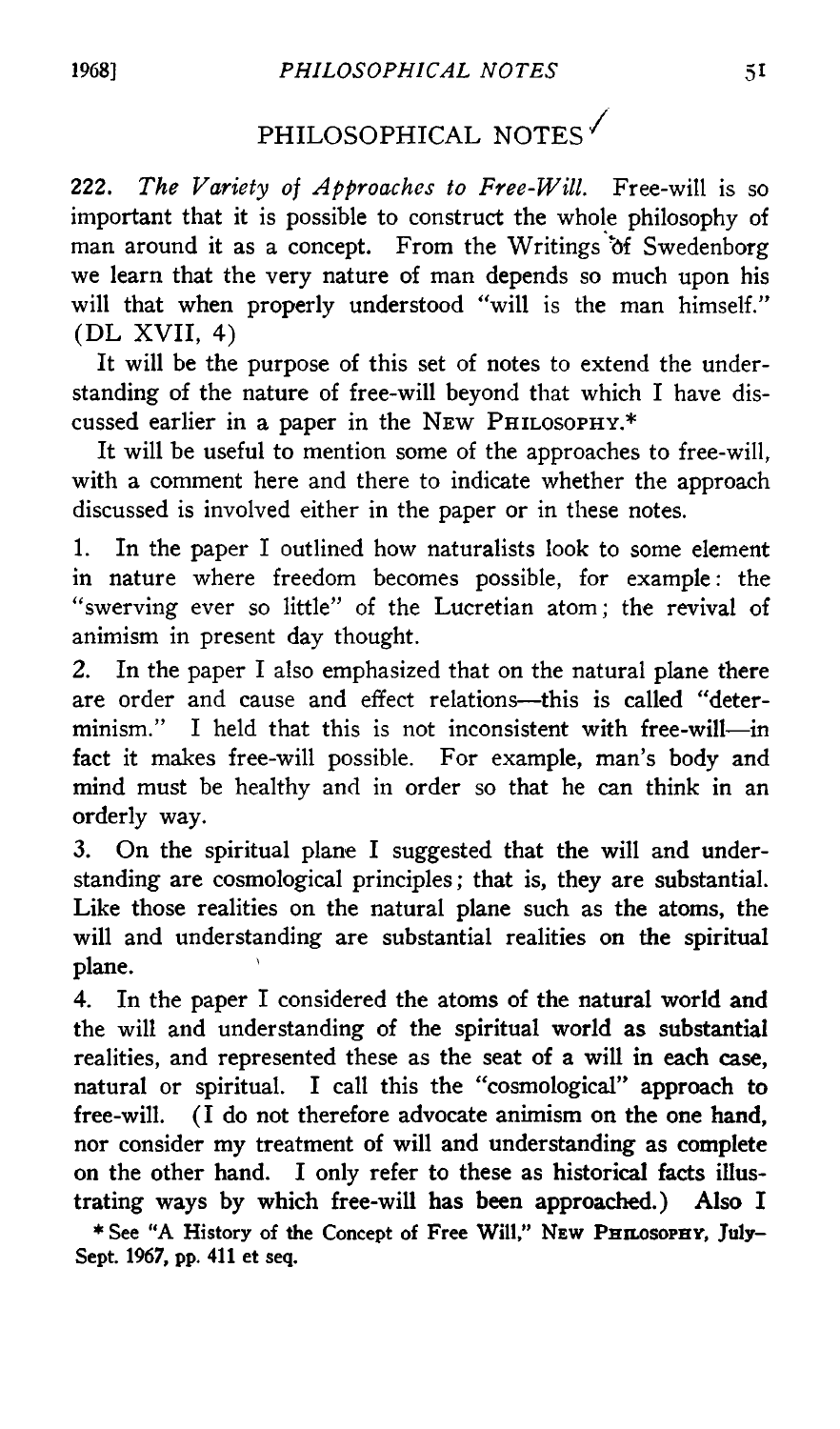need not expand the generic Greek term "atom" into its complexities because of the many particles of modern physics other than atoms. Note for example that the animism of Lucretius was in an "atom"; in modern physics perhaps it is in an "electron." Passing over to the spiritual plane, the cosmological principles can be extended by regarding the will, for example, as a "receptacle" of love—the will being a "recipient form" which is " substantial." (See DL XVIII)

5. Not developed, either in the paper or in these notes, is the moral and spiritual approach to free-will based upon considerations of good and evil.

6. Another approach is based upon discrete degrees. There is an order which is proper to each degree. For example, there are Divine order, spiritual order, and natural order. There is some use made of this approach both in the paper and in the present notes. See item 9 below.

7. In a deeper sense there is the approach based upon the relation of truth to good by way of relating knowledge and understanding to wisdom and will. The Writings give extended accounts of *these.* This can hardly be summarized in a sentence or two. Swedenborg refers to this as a "complex." He writes,

. . . the complex of these in the ultimate is good; and this has in itself an external form from truths in the thought and an internal form from the love of the will.  $(DW XI. 4)$ 

This approach is not developed either in the paper or in these notes. From the New Church point of view this approach might be more important than any of the others.

8. The previous approach is possible only through the Writings. What of other approaches based upon revelation? The paper discussed the Augustinian approach. Earlier Christian approaches were based upon literal interpretations from the Bible. A basis for this can be seen in the following:

Then said Jesus to those Jews which believed on him, If ye continue in my word, *then* are ye my disciples indeed; And ye shall know the truth, and the truth shall make you free. (John 8: 31-32)

9. In the present set of notes from 223 to 233, I will briefly recapitulate how the question concerning free-will originates in philosophy and becomes a problem in Augustinian philosophy.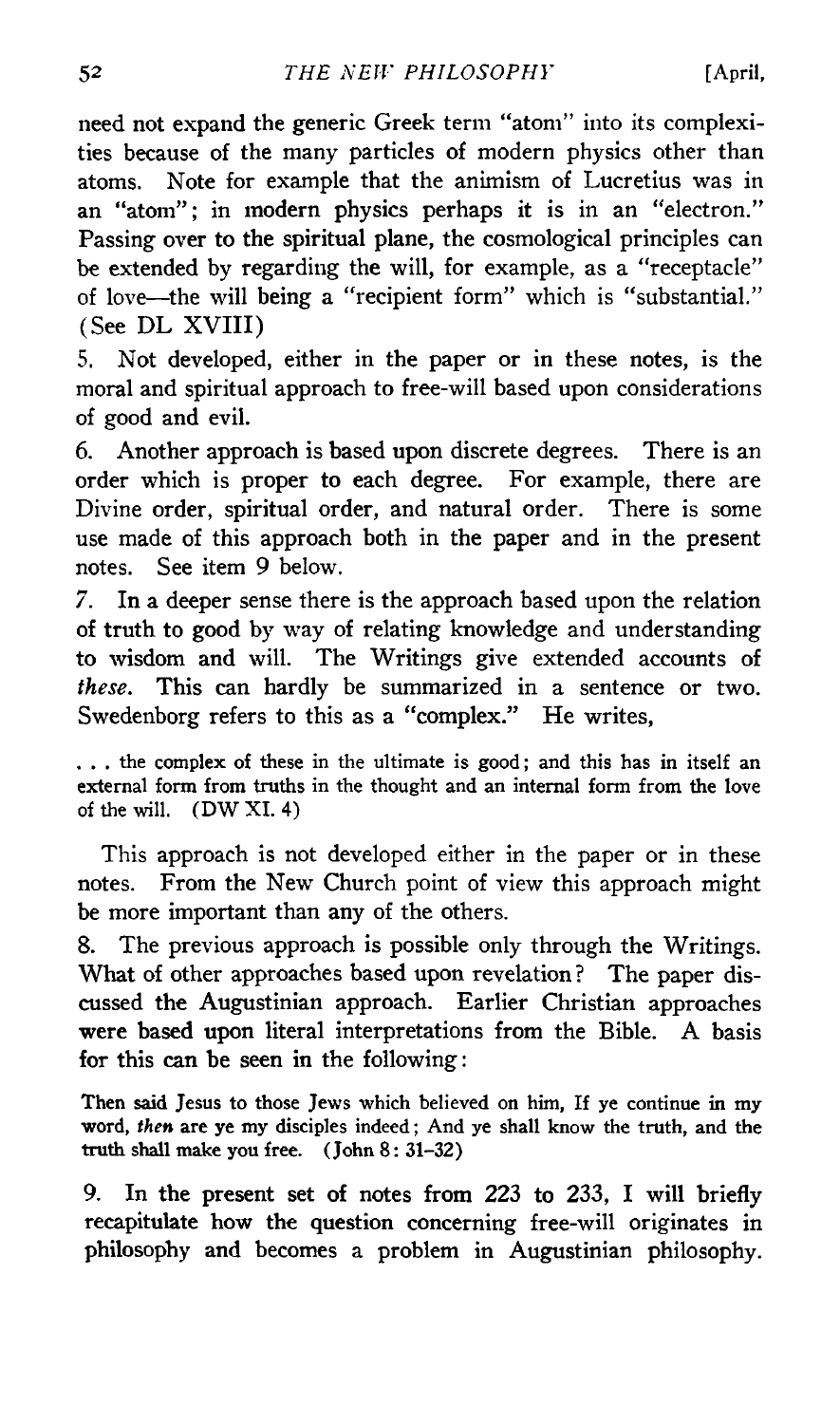Then it is indicated that the problem does not exist when the doctrines of order and degrees from the Writings are used.

10. " Spontaneity" of artistic creativity is recognized by some as a manifestation of the existence of free will. In numbers 234-237 I illustrate how this is evident in the language of contemporary artists. The selections chosen emphasize order rather than spontaneity, and so I believe illustrate free-will as described in the earlier numbers of the notes better than some "feelings" that are a part of modern art, some of which depend upon "accidental" renderings rather than planned or orderly ones. Artistic creativity, I believe, illustrates the presence of free-will in a wonderful way. It is included in these notes only as an illustration. There are others.

The manner in which man, as a scientist and engineer, exploits the application of the laws of nature is another illustration. The manner in which man conducts his life according to moral and spiritual laws is of course the most important illustration.

Two degrees of freedom are manifest in each illustration. The first of these is the choice between goods and evils that are applicable in each case: art, science, and life, respectively. The second is the freedom that results if the application is according to order.

223. *Plan of these Notes.* These notes are intended to show how determinism and order go together in a complementary manner with freedom. Omnipotence which is of Divine order is complemented in humans by free will—or in the language of the Writings, there is a correspondence between omnipotence and free will. God is all powerful. The power of man rests on his free will.

Does the explicit use of "will"—hence of free will—begin with Aristotle? Discussion of this question is followed by a series of notes that try to show that Augustine's question of relating the denial of man's freedom to the omnipotence of God does not exist if one traces the series of relations from omnipotence, which is in Divine Order, to the degrees of rationality of man that are in order, thence to his loves and their corresponding wills— and to the sense in which those wills are free. No pretention is made to answer all questions that have pestered mankind for over 1200 years concerning free will. A proper question in New Church philosophy is associated with the nature of the as-of-self— what *is* man?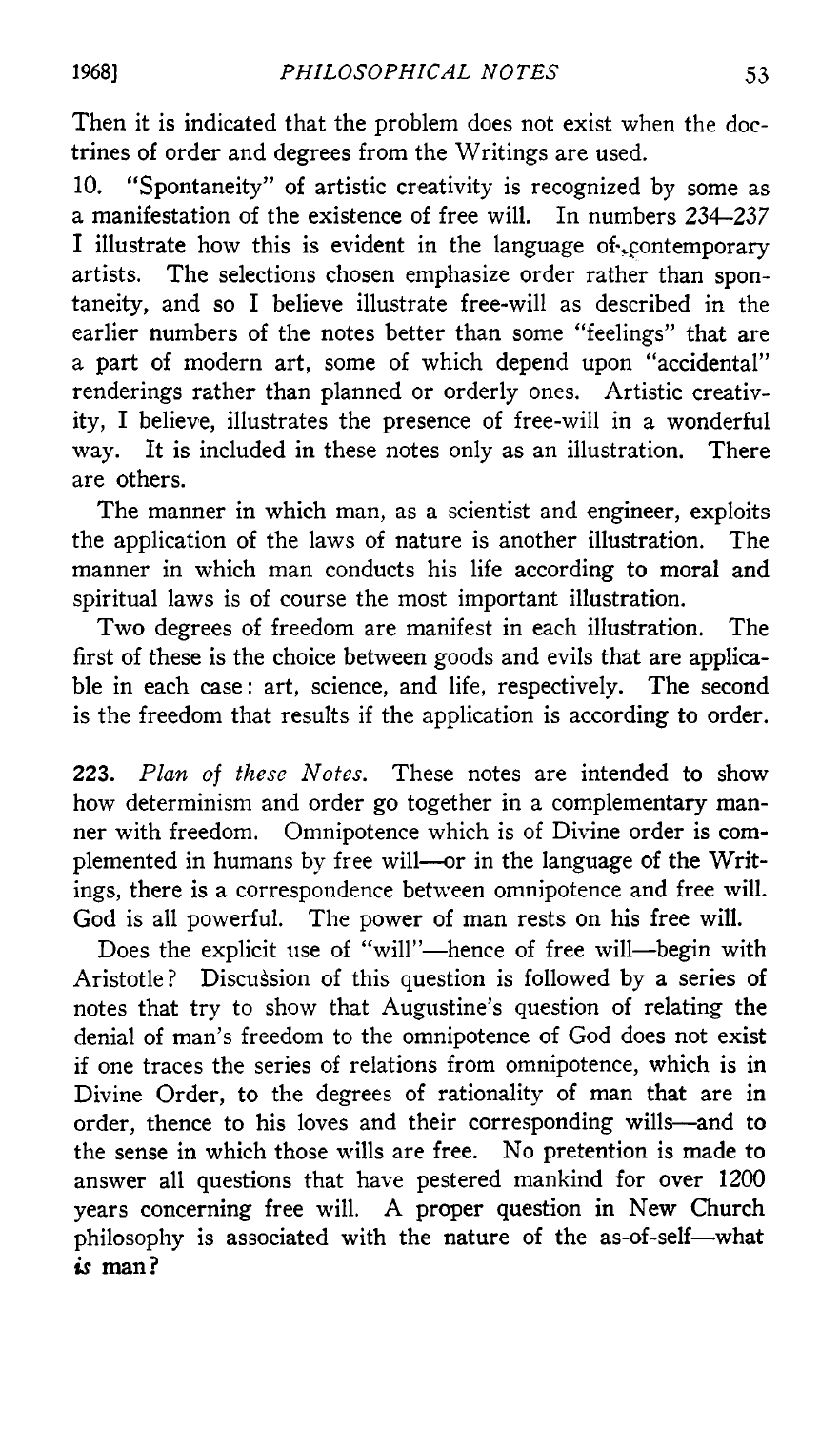224. *Plato and Free-will*. The *Syntopicon* states that Plato did not use the word "will." It says,

Though [Plato] does not use the word [will], the role he assigns to spirit as the auxiliary of reason corresponds to the function performed by what the later writers call "will." (*Syntopicon,* Vol. II, p. 1072)

From this I conclude that Plato did not use the term "free will" either.

225. *Aristotle and Freedom*. Although the idea of free-will is not evident in Plato, it appears in the writings of his pupil, Aristotle. Aristotle speaks of potencies of things that are not rational and of things that are rational. The non-rational potency admits of only one outcome, for example, an acorn to become an oak not a pine tree. In the rational being there is a potency that can produce either of two contrary courses. (See discussion in *The Way of Philosophy,* Wheelwright, p. 245.)

If what is quoted from the *Syntopicon* in the previous note is correct, then the origin of the concept of free-will in Aristotle is important. I therefore give two quotations from him.

Since some such originative sources are present in soulless things, and others in things possessed of soul, and in soul, and in the rational part of the soul, clearly some potencies will be non-rational and some will be accompanied by a rational formula. This is why all arts, i.e. all productive forms of knowledge, are potencies; they are originative sources of change in another thing or in the artist himself considered as other.

And each of those which are accompanied by a rational formula is alike capable of contrary effects, but one non-rational power produces one effect; e.g. the hot is capable only of heating, but the medical art can produce both disease and health. The reason is that science is a rational formula, and the same rational formula explains a thing and its privation, only not in the same way; and in a sense it applies to both, but in a sense it applies rather to the positive fact. Therefore such sciences must deal with contraries, but with one in virtue of their own nature and with the other not in virtue of their nature; for the rational formula applies to one object in virtue of that object's nature, and to the other, in a sense, accidentally. For it is by denial and removal that it exhibits the contrary; for the contrary is the primary privation, and this is the removal of the positive term. Now since contraries do not occur in the same thing, but science is a potency which depends on the possession of a rational formula, and the soul possesses an originative source of movement; therefore, while the wholesome produces only health and the calorific only heat and the frigorific only cold, the scientific man produces both the contrary effects. (*Metaphysics;* Book IX , 2)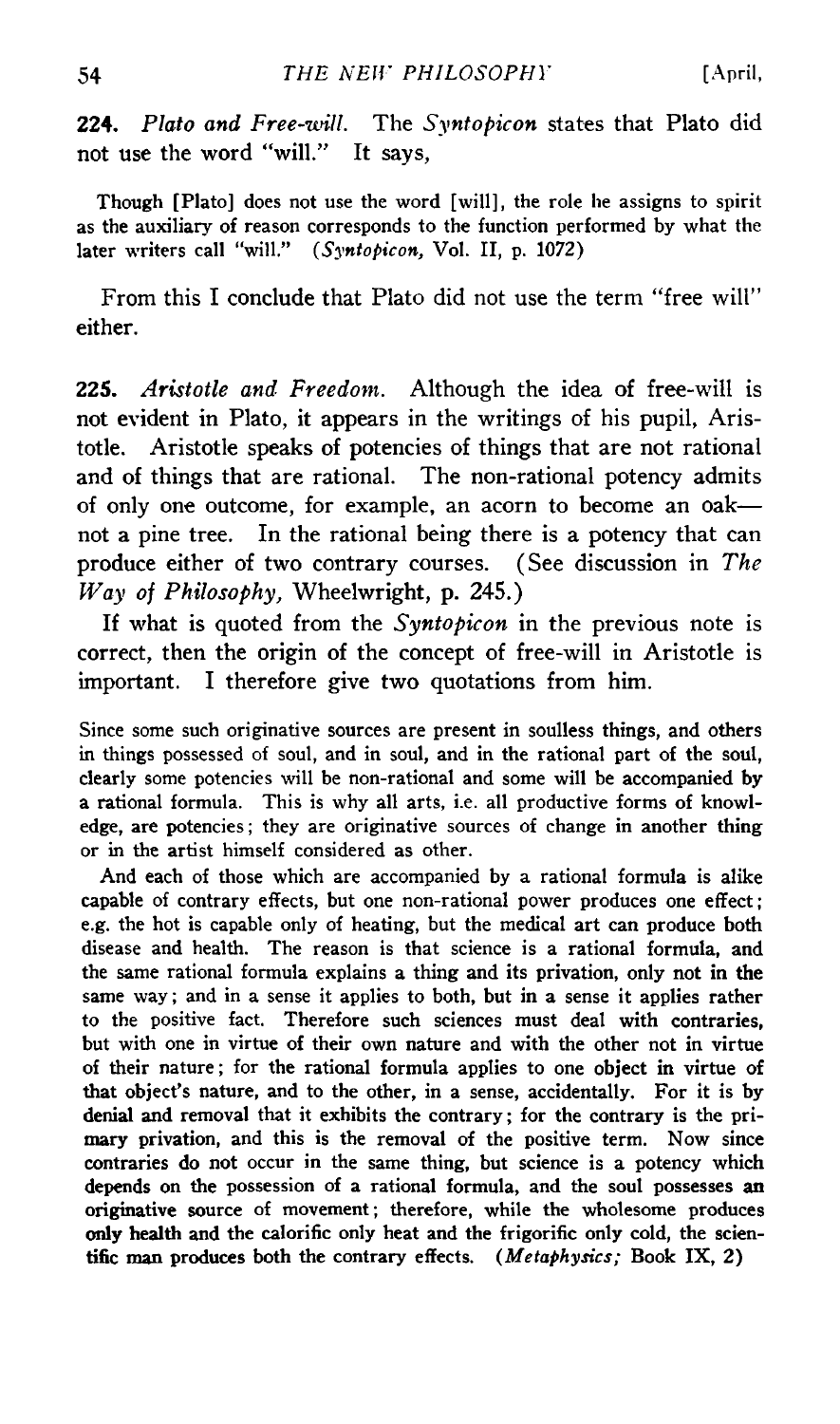## Aristotle brings in "will" explicitly as follows:

Since that which is 'capable' is capable of something and at some time and in some way (with all the other qualifications which must be present in the definition), and since some things can produce change according to a rational formula and their potencies involve such a formula, while other things are non-rational and their potencies are non-rational and the former potencies must be in a living thing, while the latter can be both in the living and in the lifeless; as regards potencies of the latter kind, when the agent and the patient meet in the way appropriate to the potency in question, the one must act and the other be acted on, but with the former kind of potency this is not necessary. For the non-rational potencies are all productive of one effect each, but the rational produces contrary effects, so that if they produced their effects necessarily they would produce contrary effects at the same time; but this is impossible. There must, then, be something else that decides; I mean by this, desire or will. For whichever of two things the animal desires decisively, it will do, when it is present, and meets the passive object, in the way appropriate to the potency in question. (*Metaphysics;* Book IX,  $5$ )

226. *Augustine and Free Will.* The philosophical consequences of his understanding of the meaning of the "omnipotence" and " omniscience" of God caused Augustine to arrive at the conclusion that, since Adam, man does not have free-will.

In the *True Christian Religion,* no. 463, Swedenborg discusses the existence of this denial of free-will in "the present church," that is, of his day. He quotes at length from the *Formula Concordia*, Leipzig edition of 1756. In the subsequent numbers, Swedenborg discusses the teaching to the New Church concerning free-will. (See Chapter VIII, nos. 463-508.)

The number 508, which concludes this chapter, contains the words so well known to New Church men:

" Now it is allowable *[nunc licet]" ;* which signifies that now it is allowable to enter intellectually into the mysteries of faith.

Since Augustine's time men have argued, and they still argue, about what is meant by free-will. In *The Way of Philosophy,* Wheelwright suggests that there are only two views possible, namely determinism and libertarianism. This is true perhaps in the main.

The case of Locke, however, is different enough to warrant mention. He objects to speaking of free-will because for him it is a fact that man has will, and also that man is free to act in one way or another. Therefore, as Frost puts it,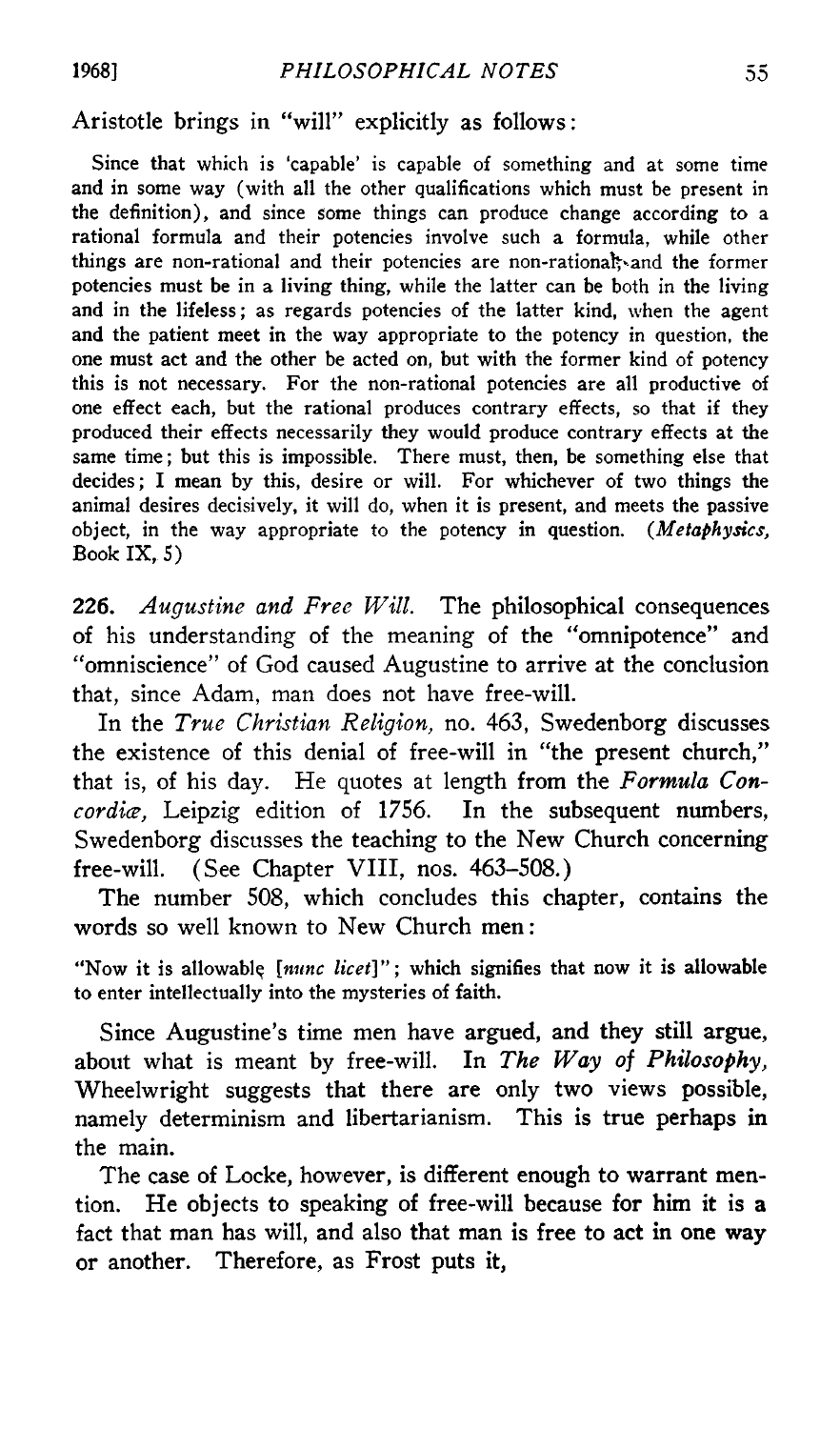To ask whether a man's will is free or not is, according to John Locke, a foolish question. " It is as insignificant," he writes, "to ask whether a man's will be free as to ask whether his sleep be swift or his virtue square." This is true, he argues, because the will is the power of an individual to think his own actions and to prefer their doing or not doing. If one is able to think about his actions and is able to prefer one action over and above another, he has will. On the other hand, freedom is also a power, the power to do or not to do any particular thing in terms of what he wills. *(Basic Teachings of the Great Philosophers,* S. E. Frost, Jr., pp. 142-143)

It appears as a rule in modern philosophy that it is as Wheelwright puts it, namely that belief in determination and belief in freedom are mutually exclusive.

The Writings teach concerning end, cause, and effect. They also teach that man has free-will. Moreover, they teach of God's omnipotence. How can all these things be?

227. *Man's Freedom Depends Upon His Loves*. It is significant that the chapter in TCR on free-will ends with the number that includes the *Nunc Licet* statement. What is meant by entering *intellectually* into the mysteries of faith? The following series of notes, I believe, is an illustration of what this means.

Certainly, Augustine entered intellectually into the mystery of faith concerning the consequences of sin in the Garden of Eden. Yet, this entrance led to error. Would it not appear presumptuous for us, therefore, to try again ? The remarks of the previous note, however, indicate that there is a need to do so. Why?

We believe that there is an internal consistency in the Writings. According to the Writings God's omnipotence does not preclude man's freedom. How can this be?

We ask first what is meant by "freedom." Second, we ask what is meant by God's omnipotence? It says in the *Arcana Coelestia,*

Few know what freedom is, and what non-freedom is. All that which is of any love and its delight appears to be freedom, and that which is contrary to these, non-freedom. What is of the love of self and the love of the world, and of their cupidities, appears to man as freedom, but it is infernal freedom ; while what is of love to the Lord and of love toward the neighbor, consequently of the love of good and truth, is freedom itself, and is heavenly freedom. (AC 2870)

Thus we see that man's freedom is linked with man's love. The kind of freedom man has depends upon his loves. To deny man's freedom is to deny that he may act according to his loves.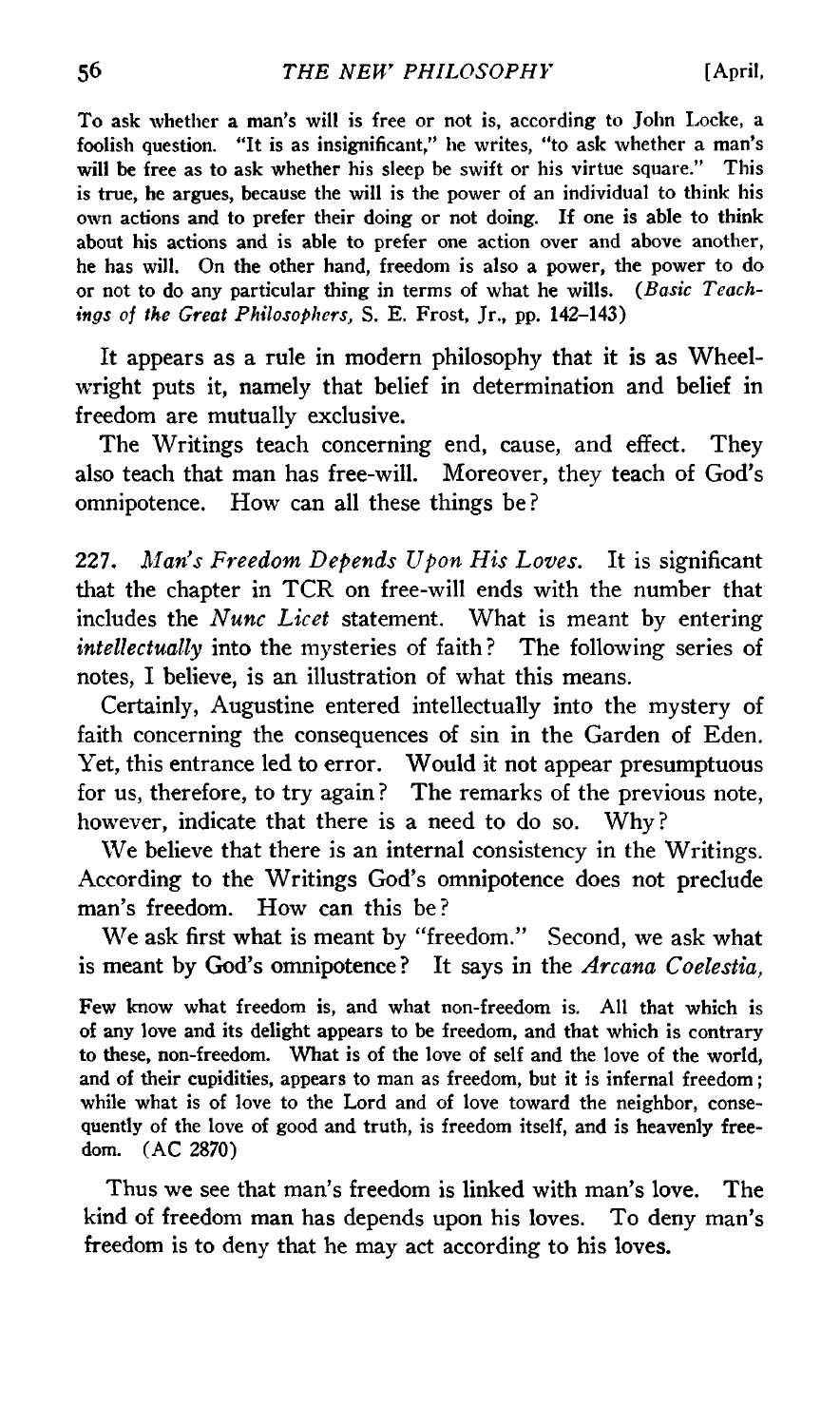228. *Omnipotence is a Mystery. Nunc Licet;* now it is permitted to enter into the mysteries. . . . Yet God's omnipotence is a mystery.

That omnipotence, omniscience, and omnipresence pertain to the Divine Wisdom from the Divine Love, but not to Divine Love by means of the Divine Wisdom, is a mystery from heaven which has never entered into the mind of any one.  $\ldots$  (TCR 50)

It is impossible to go fully into this in these notes. We only note that the teaching that God is omnipotent is a part of the mystery. It says,

But this mystery will be made clearer in what follows and in the meantime let it stand as a general principle. That God is omnipotent, omniscient, and omnipresent. . . ( *ibid.)*

For Augustine and others of the Christian Church, "omnipotence" was interpreted from the Bible. The language is different from that in the revelation of the Writings. In the Bible it says,

In the beginning was the Word, and the Word was with God, and God was the Word. All things were made by Him, and without Him was not anything made that was made. (John 1: 1, 3 quoted in TCR 50)

To a slight extent with Origen (A.D. 185–254), to a larger extent with Augustine  $(A.D. 354-430)$ , and to an extreme extent with Thomas Aquinas (A.D. 1225-1274), philosophy was introduced into religion. By the time the Writings were given (A.D. 1747-1772), philosophy had almost swallowed religion. Clearly from historical retrospect it was time for a revelation in which freedom to enter into mysteries of faith is permitted.

This permission is of order. So that it may be of order it was necessary to know what is meant by order itself. And so, in that revelation immediately after the above discussion in TCR 50, relating omnipotence in particular to a mystery of faith, there follows a discussion on order.

## 229. *God is Omnipotent— What Does This Mean?*

God is omnipotent, because He is able to do all things from Himself, and the power of all others is derived from Him.  $(TCR 56)$ 

Except in things Divine the all-powerfulness that God has is not exclusive. God is also Creator. On lower planes there are "others." These have power—a power that "is derived from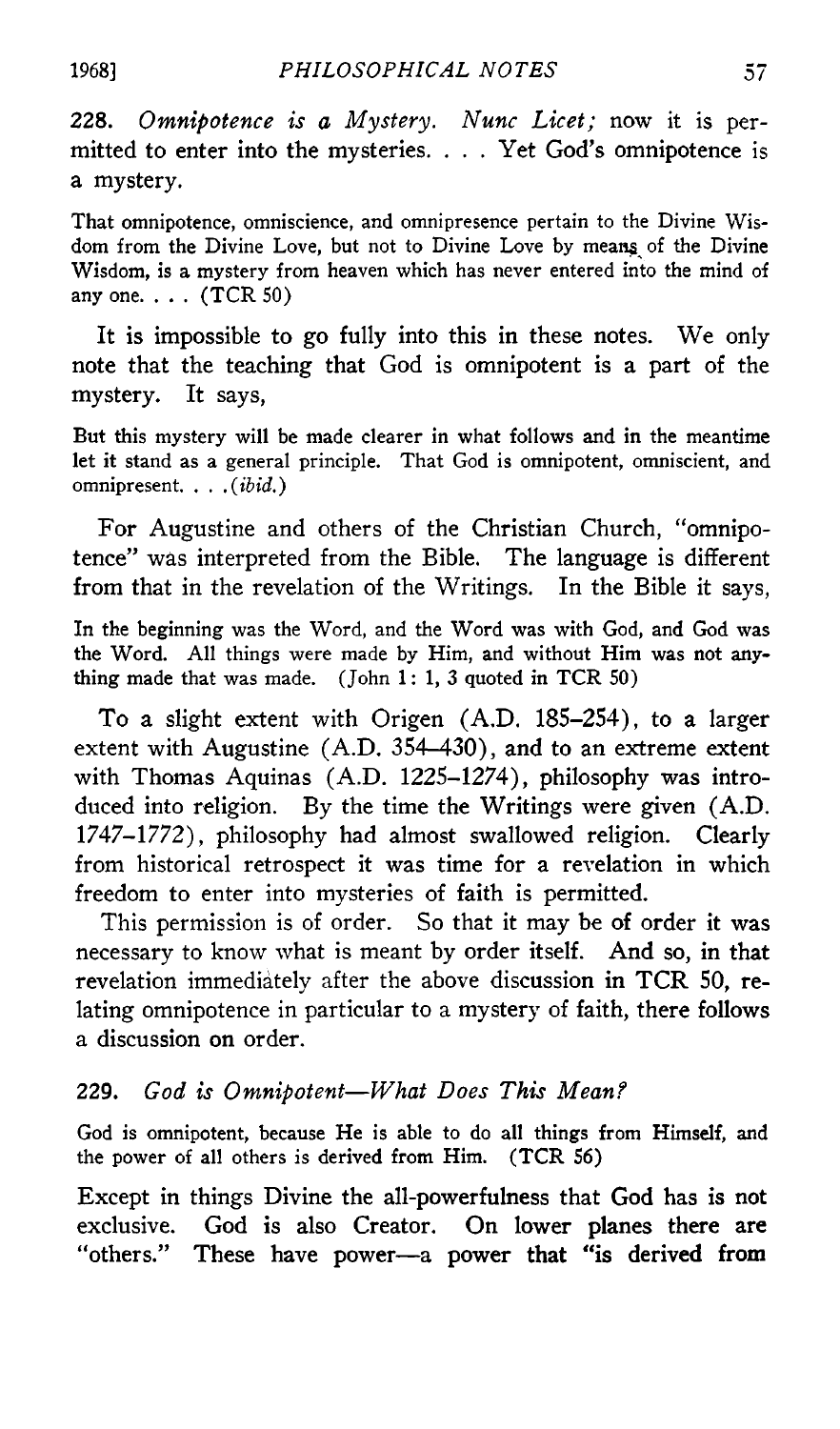Him." He in no way deprives Himself of His Divine powers through giving powers to His created beings.

An example can be seen on the natural plane involving only human beings. An all-powerful king of his country does not lose any of that power if he is a good king and bestows upon his subjects certain freedoms. If these freedoms are according to the order of his kingdom, his kingdom will grow because of these freedoms rightly exercised.

The same thing can be seen with omniscience by thinking of a good and wise teacher who loses no wisdom through good teaching. On the natural plane both the king and the teacher grow in stature through such things. In God's kingdom which is heaven, there is also a growth in good uses, and a growth of the Grand Man of heaven.

Also, God's omnipresence does not mean pantheism, nor does it mean non-existence of created things— in particular of man! One or the other of these two would seem to follow by ascribing to God conditions or attributes with which we are familiar only in space and time. To think this way is to conclude only that two bodies cannot exist in the same place at the same time. To think this way is to conclude that things created and the Creator either are the same or are mutually exclusive. Space and time do not have a bearing on things Divine. That omnipresence of God means more than that God is in heaven only, see AE 1224.

230. *What is Order?* As already suggested, the permission to enter intellectually into a mystery of faith depends upon knowledges originating in revelation. Order defined by revelation is given in TCR 52:

But here we will first explain the meaning of order by a general definition of the term. Order is the nature of the disposition, determination, and activity of the parts, substances, or entities, which constitute the form of a thing, whence is its state; the perfection of which is produced by wisdom from its love, or the imperfection of which is occasioned by the madness of reason from lust. In this definition mention is made of substance, form, and state; and by substance we at the same time mean form, because every substance is a form ; and the quality of a form is its state, the perfection or imperfection of which results from order. But because these things are metaphysical they will necessarily appear dark and obscure, until illustrated by references to particular examples, which will be done in the following pages.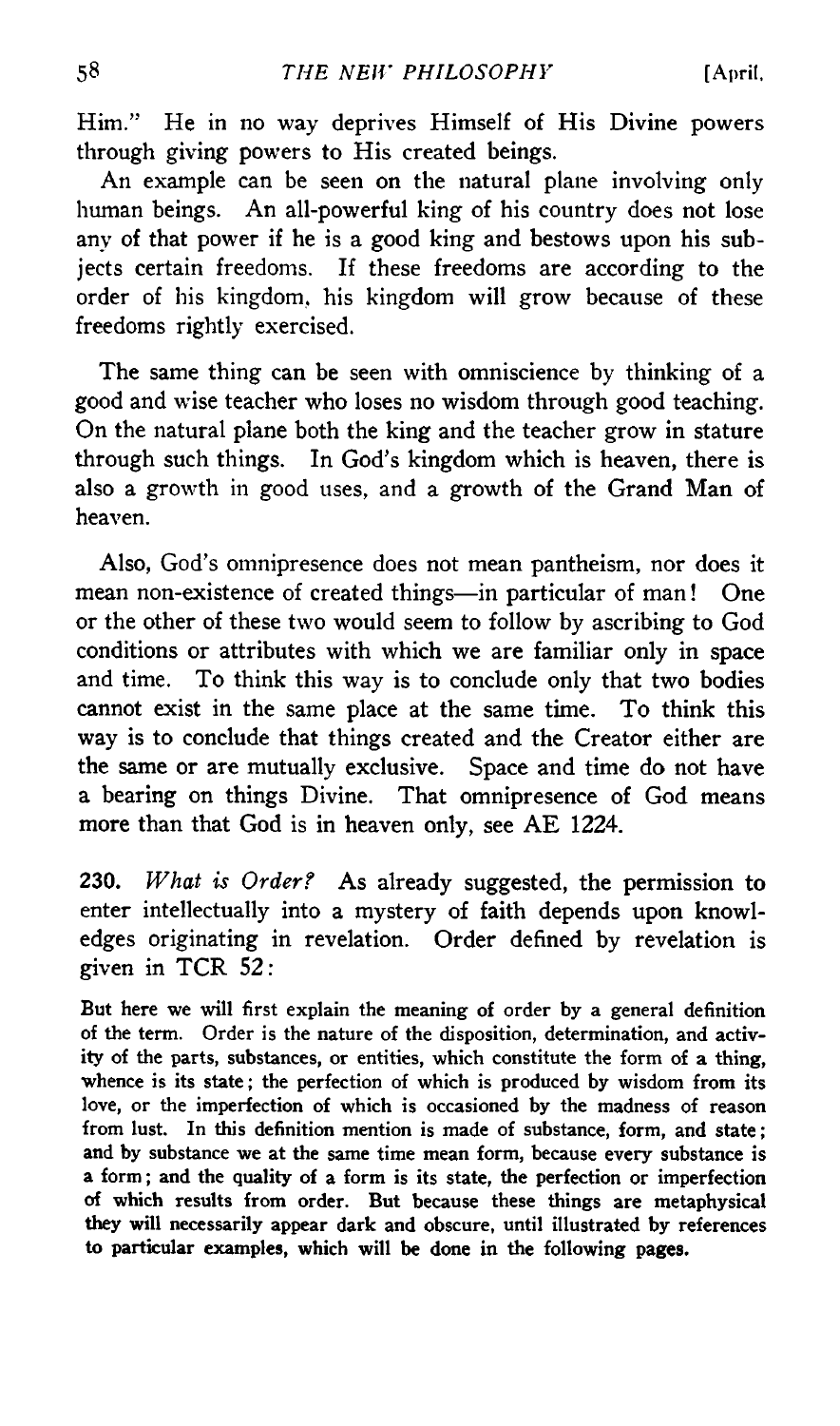The order that is to be explained pertains to "metaphysical" in the sense of spiritual and Divine things. There are only general teachings in the Writings concerning natural things. But there is considerable agreement between Swedenborg's philosophical works, especially the *Principia,* and the Writings when correspondences are applied. By applying correspondences here we enumerate the things corresponding rather than giving a *modus operandi.* See " The Doctrine of Correspondences," Willard D. Pendleton, NEW CHURCH LIFE, 1951, p. 532; Translator's Introduction, *Rational Psychology,* Sewall Edition.

The idea of discrete degrees is one of the important ideas developed in some detail in the *Principia.* Within each degree there is order. From the Writings we learn that there is spiritual order and there is natural order. Likewise from revelation we learn of Divine order. Order within any degree in no manner disturbs order in any other degree. Far from there being disturbances, there is correspondence between the order in one degree and that in another.

It is the failure to know this that caused a confusion between the omnipotence of God and the power of man that is called freedom. God's omnipotence is of order— it is of Divine order. Man's freedom is also of order—it is of an order that is associated with his rationality. Man's freedom and rationality are God's gifts to man, which in no way deprive God of any powers which are of Divine order.

In TCR 52-54, there is a discussion of order—specifically "the nature and quality of order into which the universe was created."

231. *Freedom and Rationality.* As God's omnipotence is of order, so man's freedom is also according to order. Freedom is possible through man's rationality. What is rationality? And what is the nature of its order?

By rationality is meant the capacity to understand what is true and thereby what is false, also to understand what is good and thereby what is evil; and by freedom is meant the capacity to think, will, and to do these things freely.  $(DLW 264)$ 

The orderly development of these "capacities" does not come naturally but only through regeneration (DLW 425). (To see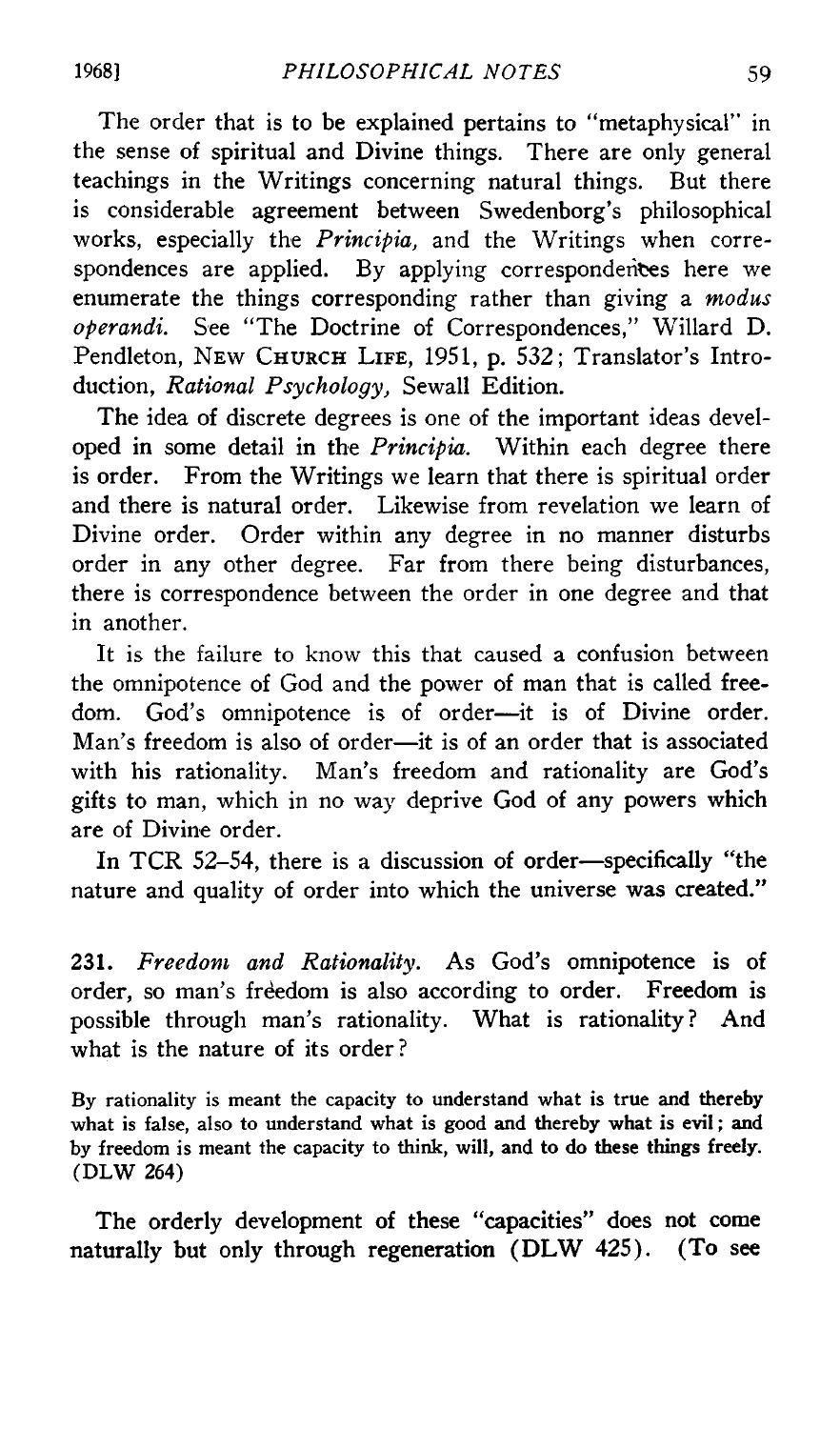how an evil man also enjoys these capacities: DLW 266.) The relation of true freedom to regeneration is through love.

First, however, it should be known that all freedom is of love, insomuch that love and freedom are one; and as love is the life of man, freedom also is his life. (DP 73)

Loves that are developed through regeneration are the loves that are of order.

232. *The Several Freedoms.* In *The Way of Philosophy,* Philip Wheelwright divides the freedoms into empirical and metaphysical.

Empirical freedoms may be trivial as with a spoiled child and "his way with trifles." They may be important as with those guaranteed by the American Constitution. There are others relating to health, economy, labor-saving devices, different forms of entertainment, travel, etc.

Empirical freedoms, however, are not the ones usually meant in philosophical discussions— except of course when the discussion is specifically directed toward government, social conditions, etc.

In AC 2870, quoted above (227), it was stated that freedoms depend upon loves. According to Wheelwright, to the extent that loves beyond natural ones are meant, our concern would be with metaphysical loves and hence with metaphysical freedoms.

In the Writings we read that there are a great variety of loves, thus:

Now, since there are many kinds of loves, some in harmony and others discordant, it follows that there are likewise many kinds of freedom; but in general there are three, natural, rational, and spiritual. (DP 73)

*Natural freedom* is from inheritance, and "from it man loves nothing but self and the world. . . ." "Rational freedom is from the love of reputation for the sake of honour and gain." *" Spiritual freedom* is from the love of eternal life."

On each of these levels, natural, rational, and spiritual, there is a dependence of freedom upon the power of the mind to think on that level. If we call that power in each case "rationality," then on each level

. . . man has the faculty of understanding, which is rationality, and the faculty of thinking, willing, speaking and doing that which he understands, which is liberty; and that these two faculties are from the Lord, in man, ... (DP 73. References are added to DLW 264-270, 425; DP 43, 44.)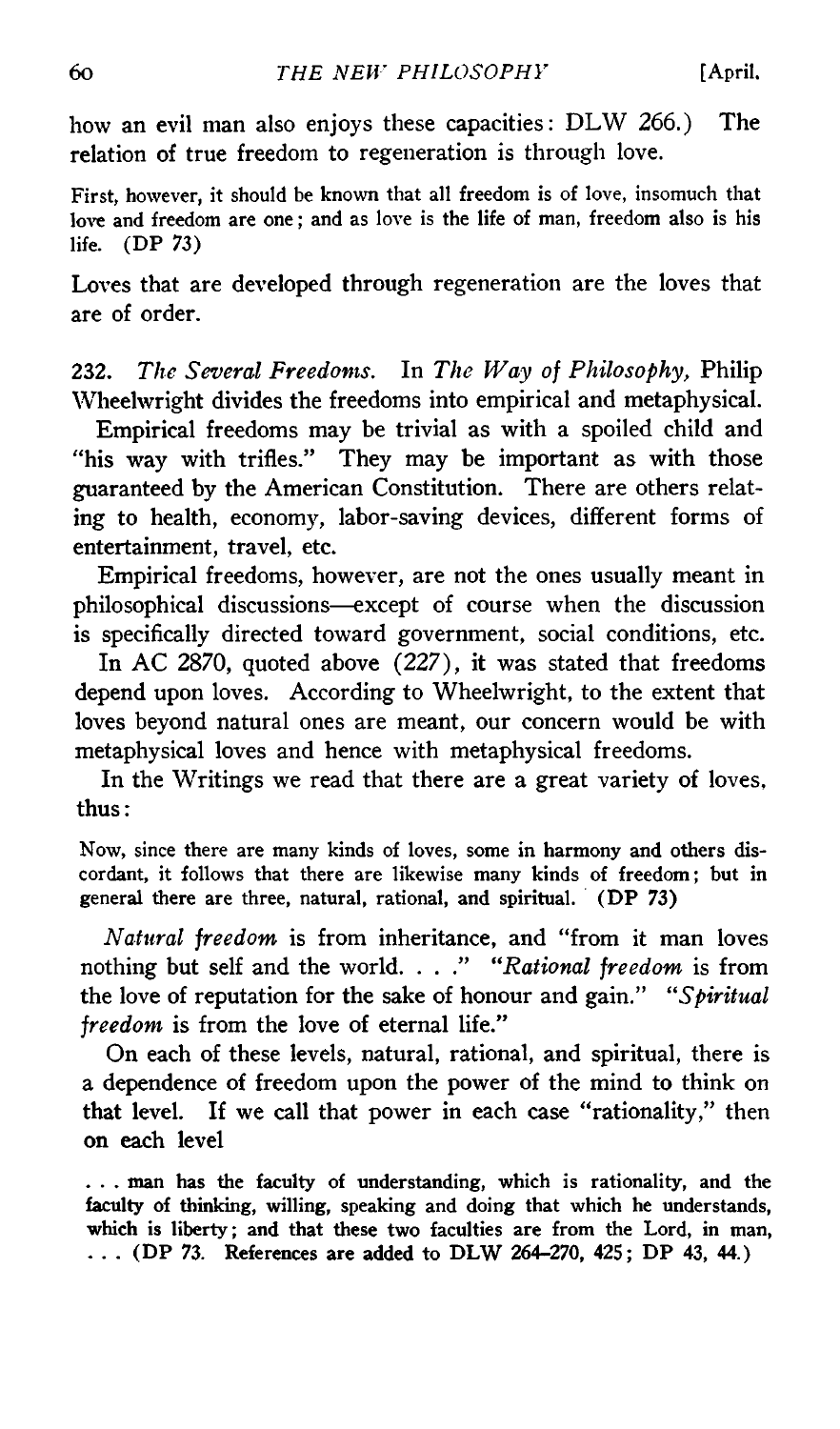233. *Freedom and the As-of-Sclf.* The New Church philosopher proceeds from the understanding of omnipotence which is according to Divine Order down to man's freedom which is his love that develops with him as his rationality grows and he progresses in regeneration.

The question as seen by Augustine does not exist. God's omnipotence does not mean that man is deprived of powers that are according to the order of creation.

We should at this point expect to seek a new question that *is* proper in New Church philosophy. What is it?

Whatever a man does from freedom . . . provided it be according to his reason, appears to be his own.  $(DP 74)$ 

Whatever a man does from freedom according to his thought, is appropriated to him as his own, and remains with him. (DP 78)

Thus, we are introduced to the doctrine concerning the as-of-self (DP  $88$ ). It is according to order that man does appropriate what appears to him from his freedom  $(DP 86)$ .

234. *Freedom and Composing*. I shall illustrate in the following numbers how freedom is manifest in the creative activity.

Leonard Bernstein in one of his television programs for children was explaining the importance of a certain note in a composition he was going to play. He spoke of the freedom of a master composer such as Beethoven to choose that note. One not trained in harmony and other forms that enter composition would not be free. The master needs all this and more. He needs to have the willingness in his choice to set aside *all* other possibilities.

## 235. *Freedom— One Artist's View.*

Every project would be vain were we not free; but are we? Many deny it: they believe in determinism: according to them, life is not amenable to our wills.

Determinism implies causality. Causality and determinism are mere words. Words often deceive us. They lead us to suppose they must stand for reality, when they often merely adorn lay figures. As peremptory as a fiat from the Vatican, they go back to a time when Man believed he knew something, and that, some day, he would know all: they are the moulds in which faith is stored. Take, for instance, the word "solve," which so duped the philologist Renan when he said "science will solve the enigma of the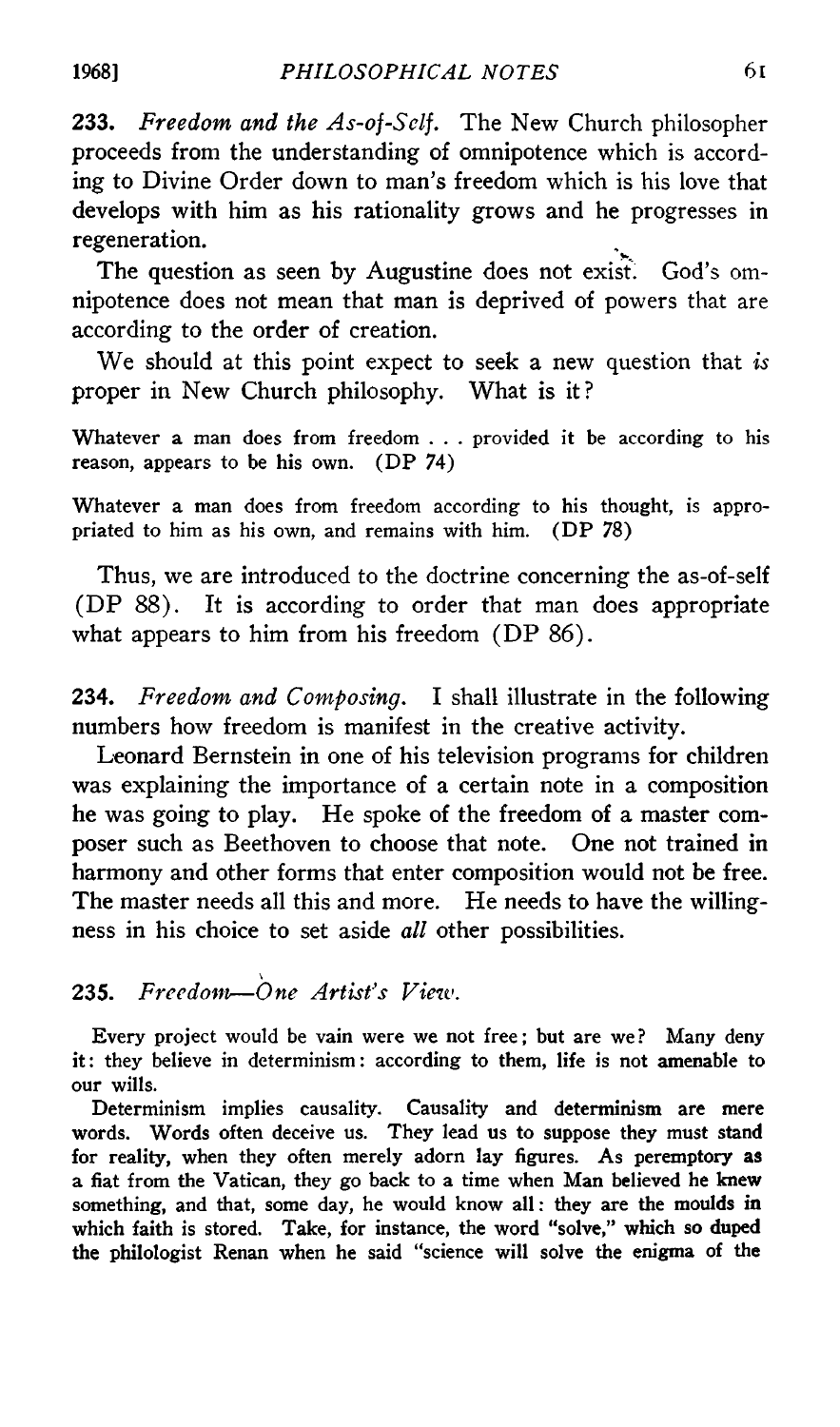universe," thus insinuating that a solution existed. But the statement itself is a "problem." The problem of causality quite simply leads back to the existence of causality.

Our logic cannot admit any effect without a cause, either remote or immediate. It reasons thus: " The universe exists, there must therefore have been some first cause, some impulsion." This is how that God was discovered, explained, or invented who is so variously denominated Prime Cause, Self-Created, the Sublime Architect of the Universe, The Prime Motor. But must God necessarily exist because we should like Him to?

We might just as reasonably think that the conception of causality depends entirely on the construction of man's spirit. In effect, transcendentally it may be that events behave so impolitely as to dispense with causes. God, in such an event, would be a creation of mankind, a dressing for a perpetual wound, a stop-gap for a hole in our souls.

All of which does not mean that God is non-existent.

From the logical point of view, the theistic solution and the atheistic negation have equal significance. Is either entirely satisfactory?

No, since we cannot logically make up our minds that God does or does not exist!

We can therefore reasonably take it that Reason has no validity in such matters. Yet there is one *rational* prerogative we can claim, that of faith. And divest ourselves of determinism, which is itself a belief.

. . . in favour of freedom there is one feeling that pleads and wins the cause: the feeling that we are free to make our own decisions. (*Foundations of Modern Art,* Ozenfant; p. 189-190)

Concerning order he says,

Our problem is how to attain happiness, that happiness which we alone can build for ourselves: the terrestrial paradise in which our joys are consequent upon the ordering of our acts and their adequacy. We should always give ear to our elemental voices, though they may lack co-ordination and often suggest mutual antagonisms. Only the perfect co-ordination of our acts can unite them into one solid lucid structure, as coral is solid among weeds, which are at the mercy of every passing current. The Currents are the thousand possibilities which, at every moment, open to us, and from among which we have to make our choice. The Corals are the ordering of our voluntary acts: the tokens of their quality and adequacy, *(ibid.,* p. 190)

There is law, form, and a causal relation to order, but there is freedom too:

To try and live by the light of geometry saves us from expecting the possible co-operation of Chance, a god who generally deserts his devotees. Such a discipline, like all disciplines, is an ethical system which bestows certain values. Its help is precious, for we are free, but only relatively so: because every significant act influences our subsequent acts, *(ibid.)*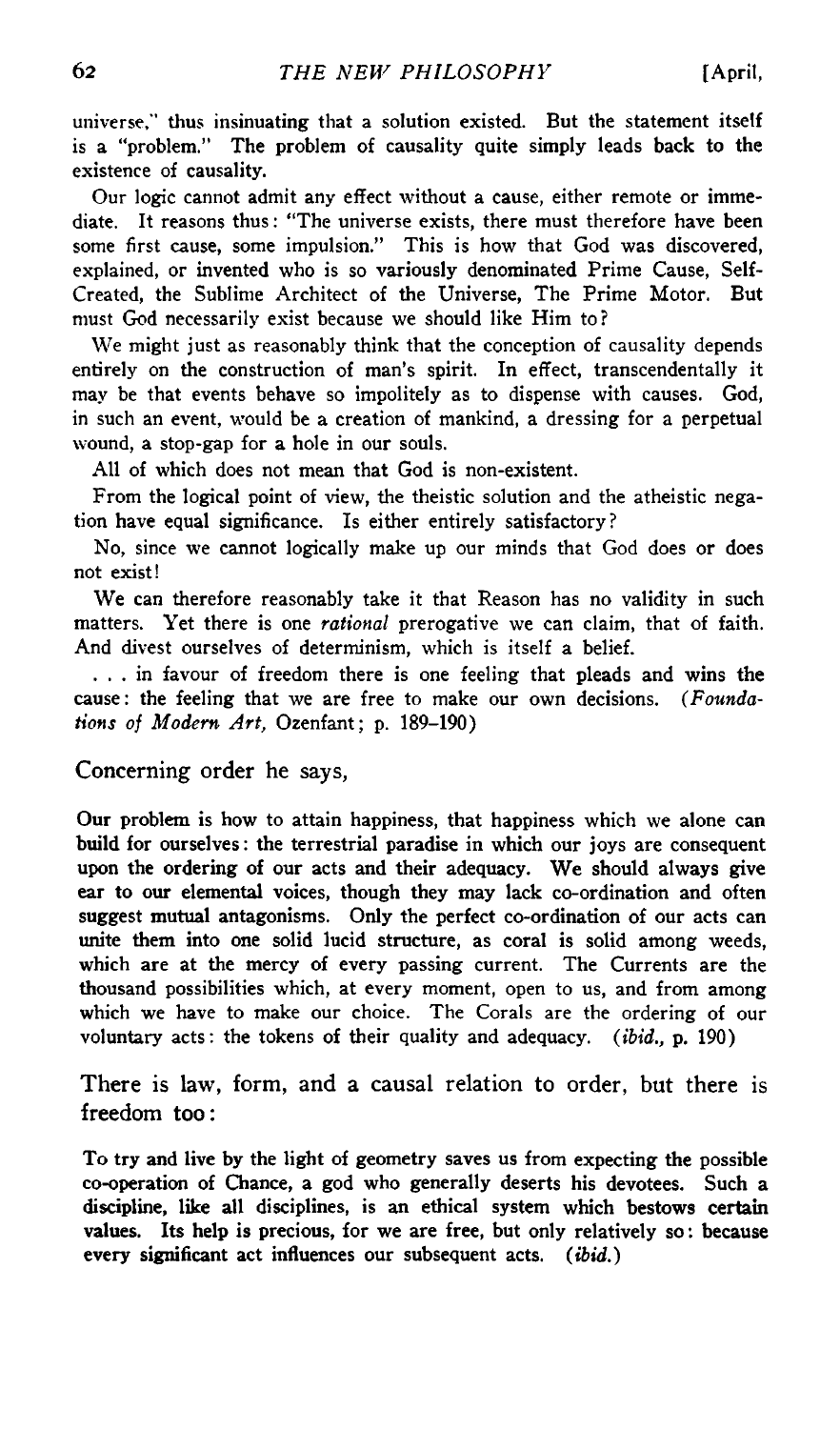236. *Order in Nature.* Is order inextricably linked with determinism? Does determinism preclude freedom? The intention of these notes is to indicate how there is order, how there is determinism, how there is freedom. The intention of these notes is to show their complementary nature, not their mutual-exclusiveness.

Above I noted Ozenfant's observation, ". . . in favor of freedom there is one feeling that pleads and wins the cause: the feeling that we are free to make our own decisions."

A Christian philosopher and also a writer on art has referred to a similar testimony in favor of art. Etienne Gilson is speaking of qualities.

There is a deep truth hidden in the old Greek anecdote about the painter who, not finding another one at home, left him, as a visiting card, a simple hand-drawn straight line. No painter has anything more personal than the touch of his hand. *(Painting and Reality,* pp. 253-254)

We are accustomed to think of a straight line as a certain order — say of points, of a continuum, of a boundary, of the shortest distance between two points under certain conditions, etc. But in the anecdote, within the meaning of "a simple hand-drawn straight line" there is something more than any of these. It is an order that is a quality, not quantity. Gilson says further:

The kinds of qualities we now have in mind belong to quantitative wholes as such, and they are being actually perceived when such wholes are being actually apprehended by sight. Nature is abundantly provided with such wholes. What child has not found himself unconsciously fascinated by the perfect geometrical beauty of certain pebbles, sea shells, crystals, tree leaves, etc.? Why are most people so fond of flowers, not always for their colors, but often enough for the amazing perfection of their forms? The only reason for their admiration is that they are apprehending by sight the presence of a certain order among parts within a whole. Certain sea shells are so perfectly regular that their shape could be expressed by the algebraic formulas applicable to similar curves, but even such formulas do not make us see the curve; they only let us know why each one of the points of a curve, or of the lines of a surface, has to be found where it is. And just as the law of a geometrical curve is intelligible only to a mind, so also the order of its parts within their whole is perceptible only to such a sense as human sight. The order proper to each quantitative whole apprehended by sense perception is its quality, *(ibid.,* p. 254)

The naturalist, the determinist, may so isolate— yea, abstract his attention to the atoms and their laws. This is *an* order. Even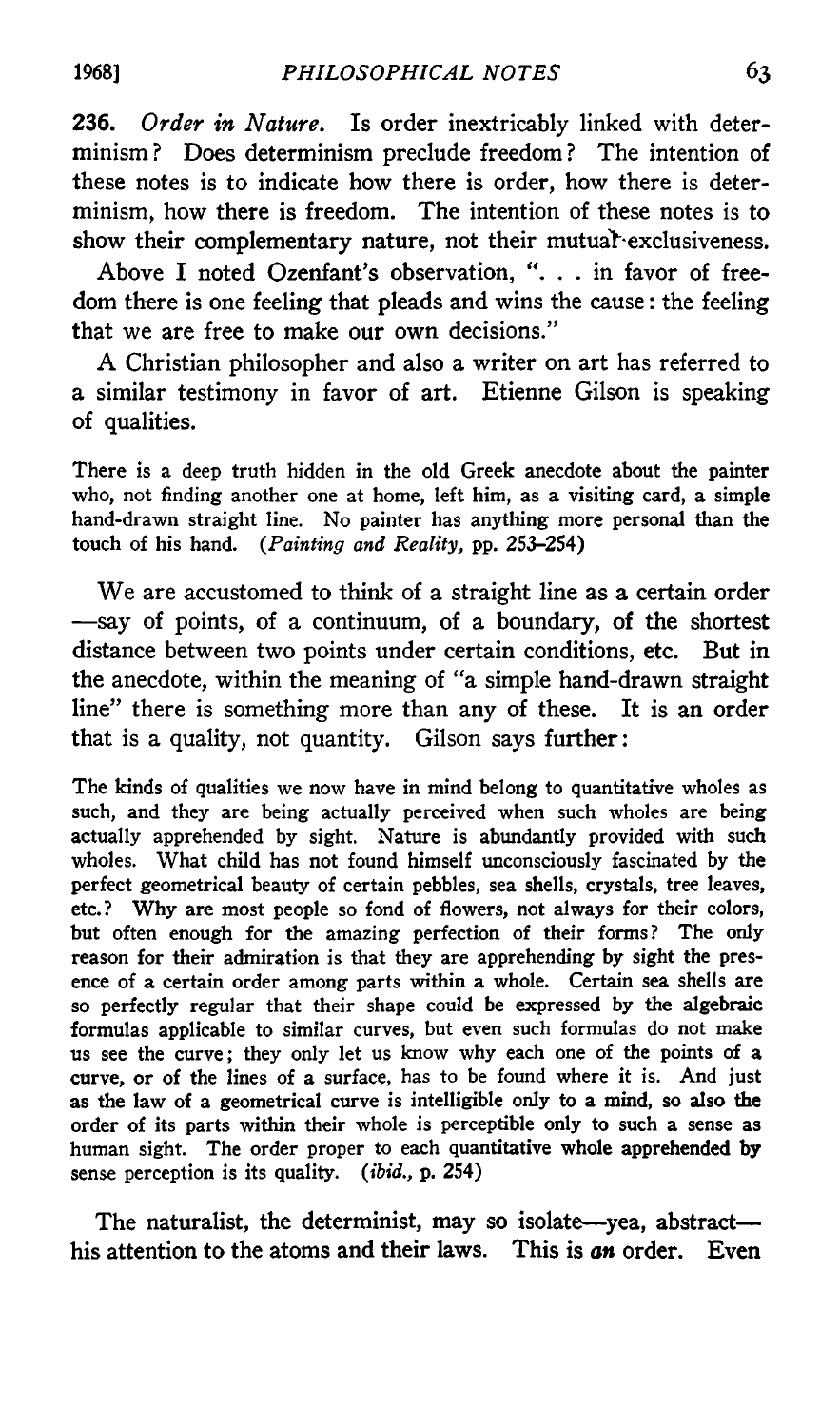granting with Lucretius that they swerve ever so little, why in that swerving does the order of quality appear?

There is order in nature that is of quantity, of quality, and of many other things— relations, for example. Some of these things, more often observed than others, Aristotle called categories. What is there about determinism that leads necessarily to the presence of all of these in one whole being?

Not only that, but where does this thing called order come from ? Quantity, quality, relations, etc., do not exist within a whole by themselves, however simple or however complex. There is an order of quantity; there is an order of quality; there is an order of relations.

237. Evolution-Utility-What comes Natural. Of what relation are these terms to freedom? These do not always lead to a determinism that challenges freedom's existence. But they may lead to setting it aside.

Evolution may gradually set up a condition where the possibilities of freedom may not even be appreciated— as in the evolution of a habit. The evolution of an idea may so overcome one as to close his mind to others. Does evolution in nature involve strict determinism—as applied, say, to "natural selection"?

Whenever "what comes natural" comes to mind, I also think of Lucretius' atom which perhaps "swerved ever so little." In the days of Lucretius, following Aristotle, the natural motions were toward the center of what was then the natural "universe." But today we "explain" such motions by "gravity"! What is more natural than gravity?

It is out of date to refer to Aristotelian "natural motions." But there is something about the past that makes some of its contents come popping up in the present.

Santayana, the philosopher, in his *The Sense of Beauty,* has this interesting paragraph involving "natural selection" and gravityboth ancient and modern. There seems to be a determinism about what is "going on in nature"—the way in which hills are built, after which the Egyptians fashioned their pyramids:

Utility (or, as it is now called, adaptation, and natural selection) organizes the material world into definite species and individuals. Only certain aggregations of matter are in equilibrium with the prevailing forces of the environment. Gravity, for instance, is in itself a chaotic force; it pulls all particles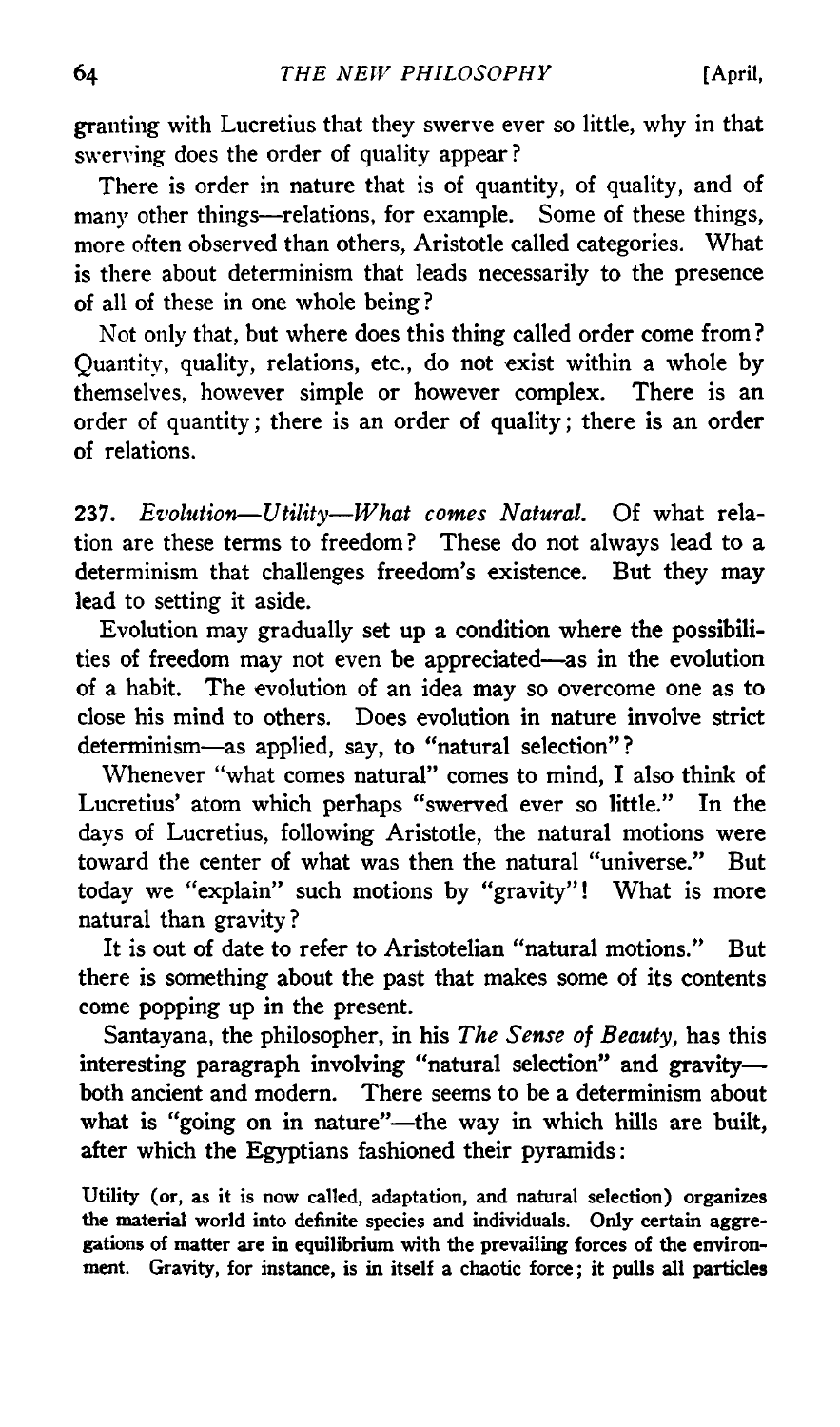indiscriminately together without reference to the whole into which the human eye may have grouped them. But the result is not chaos, because matter arranged in some ways is welded together by the very tendency which disintegrates it when arranged in other forms. These forms, selected by their congruity with gravity, are therefore fixed in nature, and become types. Thus the weight of the stones keeps the pyramid standing: here a certain shape has become a guarantee of permanence in the presence of a force in itself mechanical and undiscriminating. It is the utility  $\partial \mathbf{\hat{f}}$  the pyramidal form— its fitness to stand— that has made it a type in building. The Egyptians merely repeated a process that they might have observed going on of itself in nature, who builds a pyramid in every hill, not indeed because she wishes to, or because pyramids are in any way an object of her action, but because she has no force which can easily dislodge matter that finds itself in that shape, (pp. 155—156)

In what shape do we find ourselves—and for what reason? Not as pyramids, but as men, we have not a base but feet— two of them. Two feet which in a manner of speaking go their own way—always each is doing something different than the other, if indeed, we are going anywhere.

So, if we not only stand at one time but walk at another, we must be different from the pyramid. The pyramid is as it is because of gravity*;* man is as he is in order to stand and walk, and also to run and dance and kick, etc. Man does all of these things with his two feet because of the way they are built to operate against gravity, even as the pyramid is built to support its weight against gravity. What is the relation of the deterministic laws of gravity to standing, walking, dancing, kicking, . . . ?

Santayana is a philosopher speaking on aesthetics. Ozenfant, as an artist who gets his hands as well as his mind into things, seems to be more familiar with his relation to gravity than is Santayana.

Ozenfant speaks of "tropisms." These are "constants" in time. The "top-hat" is for him a tropism. It appears on the head of the Negro in central Africa and on the head of the Britisher walking by Westminster; and the Russian variety took the place of the cap in order to make the revolutionary parades more dignified. So, Ozenfant says,

A top-hat is solemn in the eyes of every man on earth: Tropism of a shape. Mankind is attracted to love like iron to the magnet; all react to given conditions, temperature, electricity, gravity, or deeds: Tropisms. I have made a generalisation of this term because to me it seems fecund, comprehensive, comprehensible. It reveals our gods, physical, metaphysical. *(Foundations* of Modern Art, Preface, p. XIII)